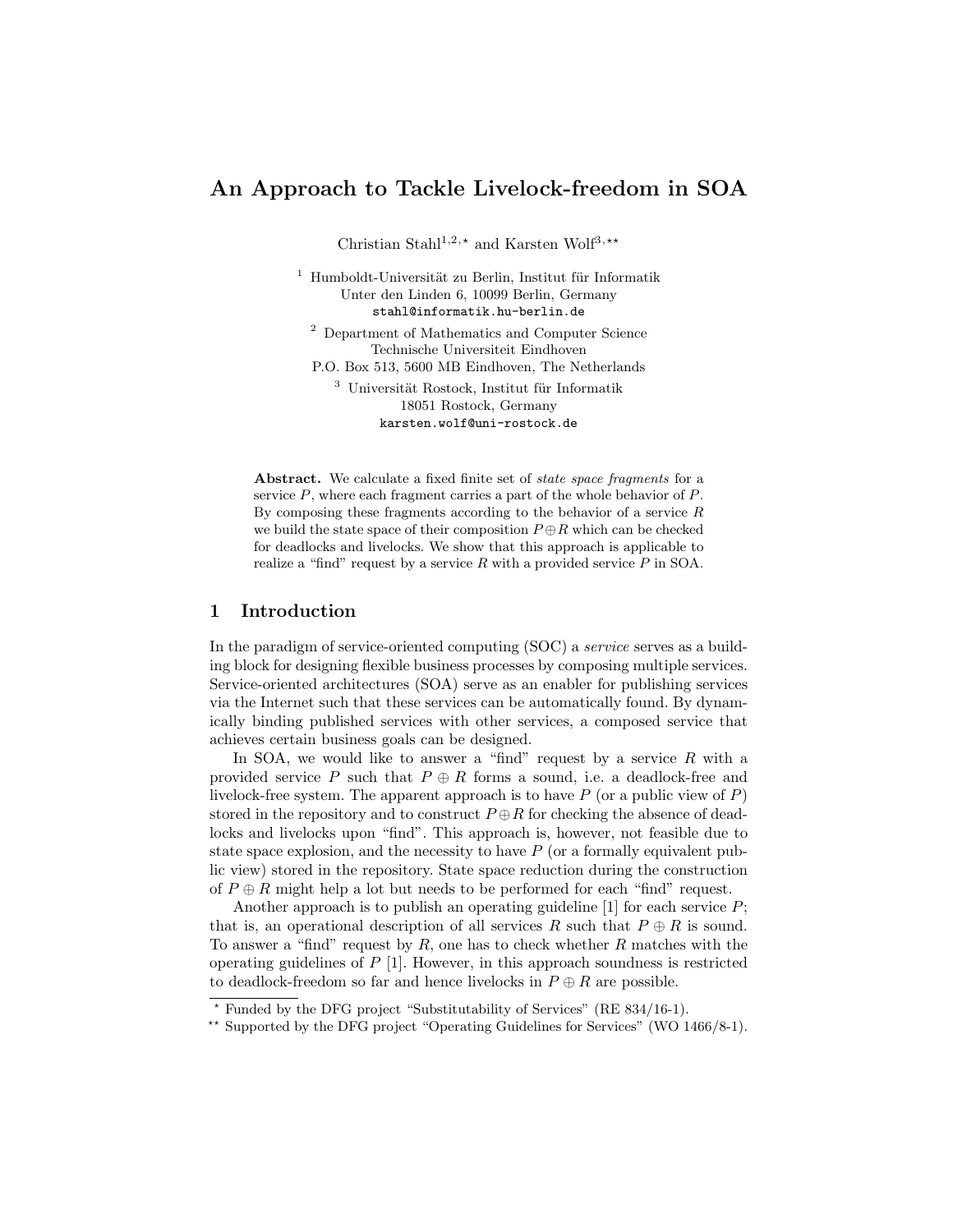In this paper, we propose a novel approach. We still build the state space  $P \oplus R$ , but not from operational descriptions of P and R. Instead, we calculate a finite set of state space fragments for a service P. Each fragment carries a part of the whole behavior of P. These fragments are published in a repository. Upon a "find" request by a service R, the state space of  $P \oplus R$  is calculated by composing fragments of  $P$  according to the behavior of  $R$ . The resulting state space can then be checked for deadlocks and livelocks using a model checker. The approach has two advantages:

- 1. The construction of fragments and their internal state space reduction is done once for each published service at the "publish" phase. That way, computational efforts are shifted from "find" to "publish". This is a clear advantage as we expect the number of "find" to be much higher than the number of "publish".
- 2. When reducing the size of fragments, we can apply reduction techniques which are different from standard state space reduction techniques used in model checking. In fact, we may reduce the transition system *after* having computed it.

Section 2 formalizes fragments, shows how fragments for a given service P can be computed, and it presents how the state space  $P \oplus R$  can be built from the fragments of P. Section 3 sketches several abstractions to condense fragments while preserving deadlocks and livelocks and, finally, Sect. 4 concludes the paper.

## 2 Calculating State Spaces From Fragments

### 2.1 Formalizing Fragments

In this section, we define fragments and connections between these fragments.

A *(state space) fragment Frag* =  $(V, E, F)$  is a graph that consists of a set V of nodes, a set  $E \subseteq V \times V$  of (directed) edges, and a set  $F \subseteq V$  of final nodes. We assume that different fragments have disjoint sets of nodes.

Let x be an element of some fixed set M. An *instance Fraq(x)* of a fragment Frag is built by renaming the constituents as follows:  $v \mapsto [v, x], e = [v_1, v_2] \mapsto$  $[[v_1, x], [v_2, x]]$  for all  $v \in V$  and  $e \in E$ . That way, the structure is preserved but the nodes get previously unused names.

To plug different fragments yielding again a state space, we define connections which link states of one fragment to states of another fragment. A *connection*  $C_{Frag_1, Frag_2}$  between fragments  $Frag_1$  and  $Frag_2$  is a subset of  $V_{Frag_1} \times V_{Frag_2}$ .

If  $C_{Frag_1,Frag_2}$  is a connection between fragments  $Frag_1$  and  $Frag_2$ , then  $C_{Frag_1, Frag_2}(x, y) = \{([v_1, x], [v_2, y]) \mid (v_1, v_2) \in C\}$  is a connection between  $Frag_1(x)$  and  $Frag_2(y)$ .

Consider the fragments and the connections depicted in Fig. 1. For instance, we have fragment  $Frag_{s1} = (\{v_0, v_1, v_2\}, \{(v_0, v_1), (v_0, v_2), \emptyset\})$  and connection  $C_{\text{Frag}_{s1},\text{Frag}_{s3}} = \{(\mathsf{v}_1,\mathsf{v}_4)\}\.$  Thereby,  $\mathsf{v}_0$  relabels  $\alpha$ ,  $\mathsf{v}_1$  relabels  $\omega$ a, etc.

Given a set of fragments  $Frag_1, \ldots, Frag_n$  and connections  $C_1, \ldots, C_m$ , a transitions system  $TS = (V, E)$  is defined by  $V = \bigcup_{k=1}^{n} V_{Frag_k}$  and  $E =$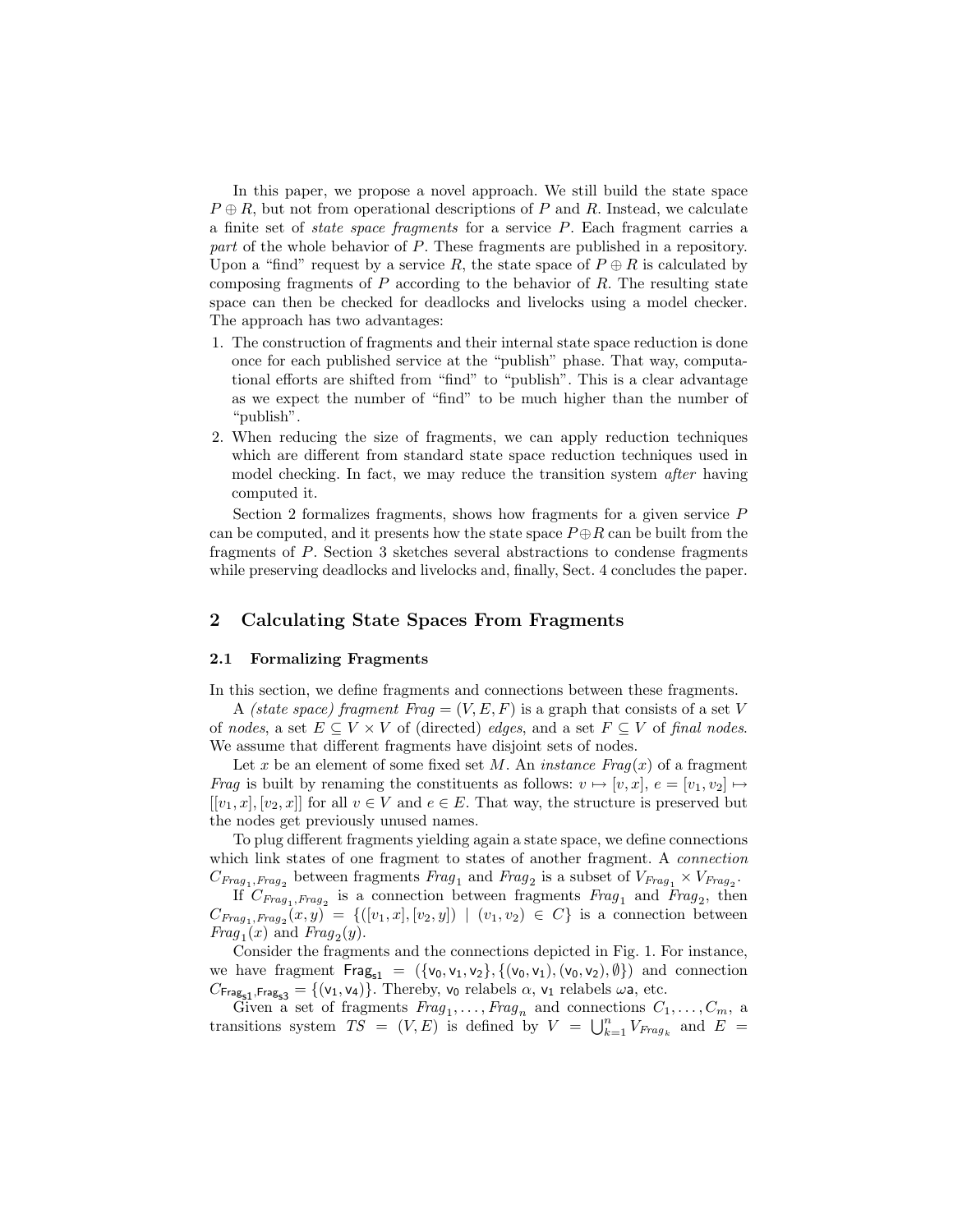

Fig. 1. Fragments and connections. Dotted (solid) lines denote fragment internal transitions (connections).

 $\bigcup_{i=1}^n E_{Frag_i} \cup \bigcup_{j=1}^m E_{C_j}$ . Thereby, several instances of one and the same fragment or connection may be used to build TS.

In the following, we introduce our service model open nets and show how fragments and connections of an open net can be calculated.

#### 2.2 Open Nets and Most Permissive Strategy

We use *open nets* as a service model. An open net  $N$  consists of a Petri net together with an interface. The interface is divided into a set of input places and output places. Input places have an empty preset, output places have an empty postset. Furthermore, N has a distinguished *initial marking*  $m_0$ , and a set  $\Omega$ of final markings such that no transition of N is enabled at any  $m \in \Omega$ . We further require that in the initial and the final markings the interface places are not marked.

The behavior of an open net is defined using the standard Petri net semantics [2]. With  $R_N(m_0)$  we denote the set of reachable markings of N.

For example, the open net  $P$  depicted in Fig. 2(a) has an initial marking  $m_{0P} = [\alpha]$  and the set of final markings is defined by  $\Omega_P = {\{\omega\}}$ . P has two input places **c** and **d** and two output places **a** and **b** that are depicted on the dashed frame. dashed frame.



strategy  $R^*$  for  $\overline{P}$ 

n3 egy  $R^*$ . ?x (!x) denotes a ?a ?b its most permissive strat-Fig. 2. Open net  $P$  and sending (receiving) message  $\frac{x}{\text{ input place } x \text{ (consumes a)}}$  $x$  that produces a token on token from output place  $x$ ) in P.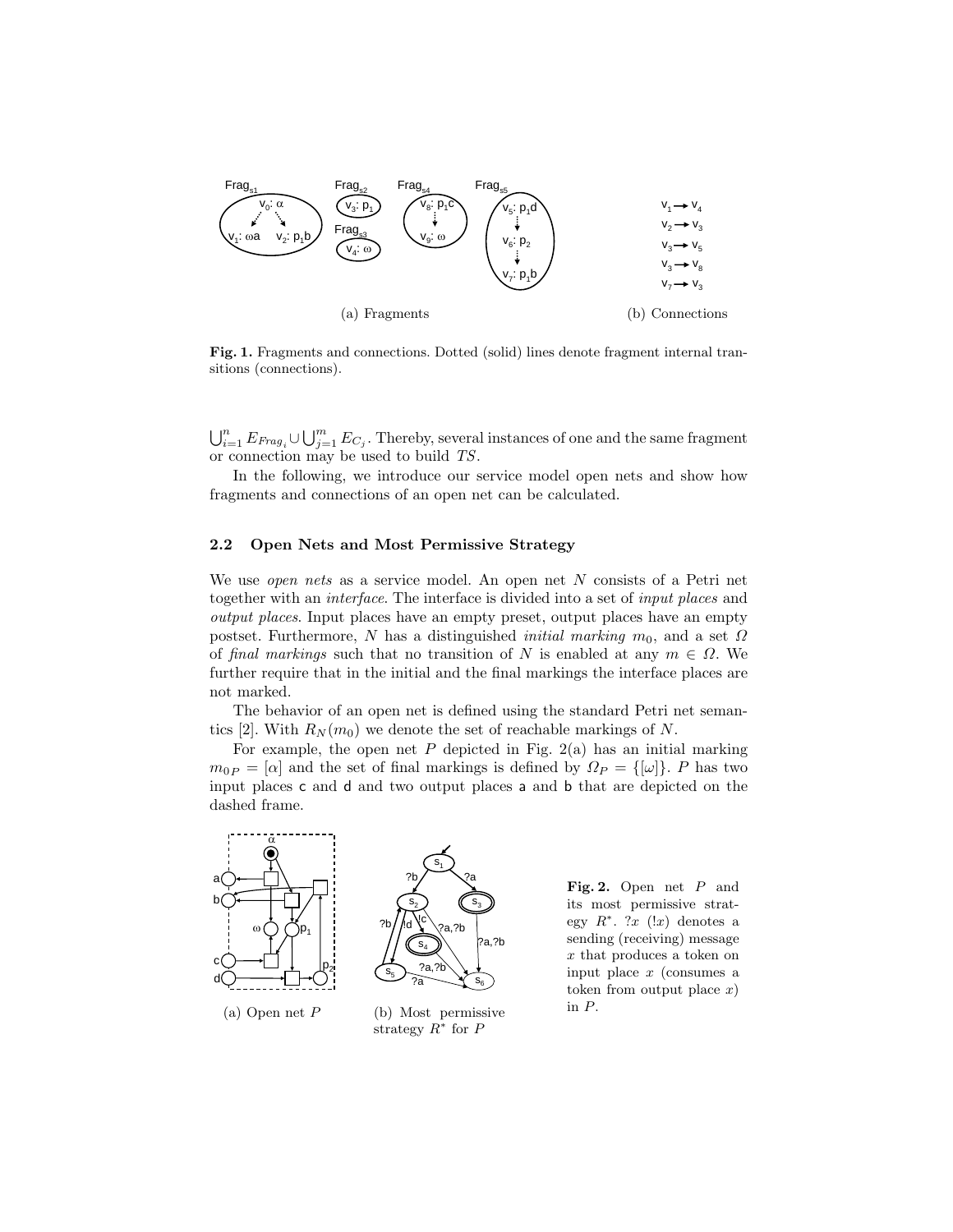As a correctness criterion for an open net N we require the absence of deadlocks and livelocks in N. N is *deadlock-free and livelock-free* if for all reachable markings  $m \in R(m_0), R_N(m) \cap \Omega_N \neq \emptyset$ .

For the *composition* of two open nets  $M$  and  $N$ , we require that the input places of  $M$  are the output places of  $N$  and vice versa.  $M$  and  $N$  can be composed by merging input places of  $M$  with equally labeled output places of  $N$  and vice versa.

As we are interested in composing open nets such that the composition is deadlock-free and livelock-free we define the notion of a strategy. An open net M is a strategy for an open net N if  $M \oplus N$  is deadlock-free and livelock-free.

In  $[1]$  it has been proven that there always exists a most permissive strategy  $R<sup>*</sup>$  for an open net N that has richer behavior than every other strategy for N.

The most permissive strategy for P (of Fig. 2(a)) is depicted in Fig. 2(b). It is an automaton (which can easily be transformed in a state machine and by adding an input (output) place for each  $x(x)$  to an open net) with initial state  $s_1$  and two final states  $s_3$  and  $s_4$ . State  $s_6$  is depicted for technical purposes only. Every edge to  $s_6$  shows a possible set of messages  $R^*$  can receive but that will never occur because P cannot send them.

For  $R^*$  we can prove the following useful property.

#### **Lemma 1.** If R is a strategy of P, then  $R^*$  weakly simulates R.

The converse does not hold in general. The automaton  $R^*$  (see Fig. 2(b)) weakly simulates R (see Fig. 3(a)) but  $P \oplus R$  has a livelock (as we will see later on). In fact, R is an example why the operating guideline approach in  $[1]$  is not applicable to tackle livelock-freedom.

When computing  $R^*$  we have the information needed to calculate the fragments and connections of  $P$ . Each state  $s$  of  $R^*$  is a fragment. In each state s,  $R^*$  has knowledge about the possible markings of P in s. These markings (together with their transitions) are the nodes and the edges of the fragment. Figure 1 shows the fragments and the connections of  $P$ . Frag<sub>s1</sub> is the fragment derived from  $s_1$ , Frag<sub>s2</sub> from  $s_2$  and so on. For  $s_6$  there is no fragment. We have relabeled the markings of all fragments by  $v_0, \ldots, v_9$  to make the internals of P anonymous. For each edge of  $R^*$ , we define a connection. The connection is calculated from the edges of  $R^*$  and the markings.

Given a service  $R$ , the most permissive strategy  $R^*$  for  $P$  and the fragments and connections of P, we show in the following how a transition system  $P \oplus R$ can be constructed.

#### 2.3 Fragments and Connections for P

From the construction of fragments we know that for each state  $s$  of  $R^*$ , its state space is defined by the fragment  $Frag_s$ . Furthermore, for each pair of fragments  $Frag_1 \neq Frag_2$ , the set of edges with source in  $Frag_1$  and sink in  $Frag_2$  is defined by connection  $C_{Frag_1,Frag_2}$ . For each fragment  $Frag$ , let  $id_{Frag}$  denote connection  $C_{Frag, Frag}$ . Then, by Lemma 1, R can only be a strategy for P if  $R^*$  (weakly) simulates R.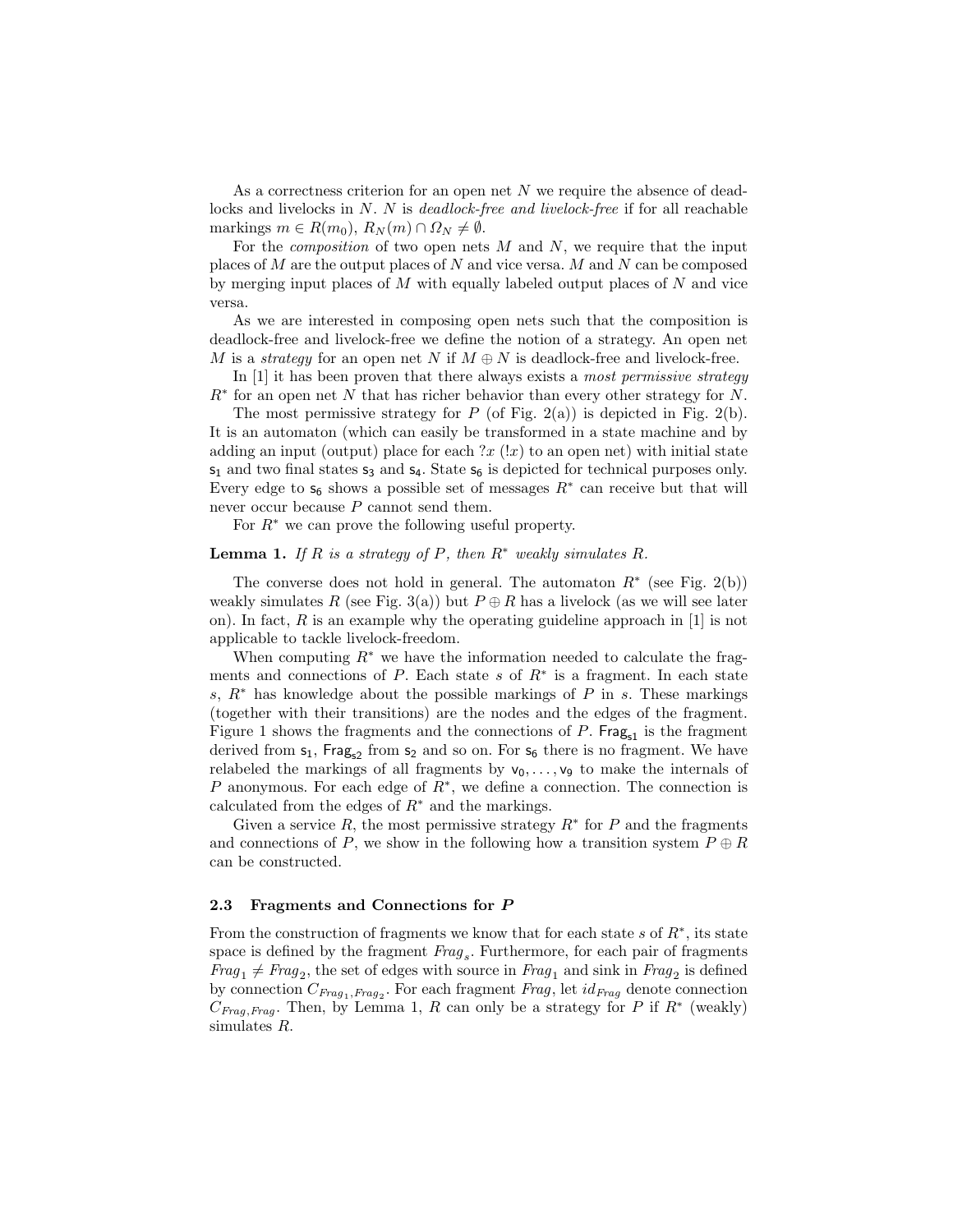

Fig. 3. Constructing the state space  $P \oplus R$ from the fragments for a given service R. Note that the ?b edge in state n<sup>5</sup> yields  $[n_4, s_6] \in \rho$ . However, as  $s_6$  is not reachable, there is no fragment for state  $s_6$  and hence there is no transition from  $\mathsf{Frag}_5$  to  $\mathsf{Frag}_3.$ 

**Definition 1 (Construction of**  $TS_R$ ). Let  $\varrho$  be simulation relation between R and  $R^*$ . Compose transition system  $TS_R$  from the following fragments and connections:

- $FRAG = \{Frag_s(n) | [n, s] \in \varrho\},\$
- $-$  CONN = { $C_{Frag_s,Frag_{s'}}(n,n') | [n,s] \in \varrho, [n,x,n'] \in \delta_R$   $(x \neq \tau), [s,x,s'] \in \delta_{R_{\tau}}(which implies [n', s'] \in \varrho)$ } | | { $id_{R_{\tau\tau}}$ ,  $(n,n') | [n,s] \in \varrho, [n, \tau, n'] \in \delta_R$ }  $\delta_{R^*}(\text{which implies } [n', s'] \in \varrho) \} \cup \{id_{Frag_s}(n, n') \mid [n, s] \in \varrho, [n, \tau, n'] \in \delta_R \}$

The fragment that corresponds to the initial state of  $R$  and  $R^*$  is unique and it contains the initial state of the resulting transition system  $\mathit{TS}_R.$ 

In our example,  $(n_1, s_1)$ ,  $(n_2, s_1) \in \varrho$ . Thus we add two instances of Frag<sub>s1</sub>, i.e.  $\textsf{Frag}_{s1}(n_1)$ ,  $\textsf{Frag}_{s1}(n_2)$ . As we have transition  $[n_1, \tau, n_2] \in \delta_R$  in  $R$  we add connection  $id_{\text{Frag}_{s1}}(n_1, n_2)$ . Furthermore, we add fragment  $\text{Frag}_{s3}(n_4)$  because  $(n_4, s_3) \in \varrho$ . From transition  $[n_2, ?a, n_4] \in \delta_R$  in R and  $[s_1, ?a, s_3] \in \delta_{R^*}$  we conclude that connection  $C_{\mathsf{Frag}_{\mathsf{S1}},\mathsf{Frag}_{\mathsf{S3}}}(\mathsf{n}_2,\mathsf{n}_4)$  for ?a has to be added. Figure 3(b) shows the resulting state space  $P \oplus R$ . TS<sub>R</sub> contains a livelock (the nodes of  $\mathsf{Frag}_{s2}(n_3)$  and  $\mathsf{Frag}_{s5}(n_5)$  have no final node), thus R is no strategy for P.

The resulting transitions system  $TS_R$  can be verified for deadlocks and livelocks. Our main result of this paper guarantees that each deadlock and livelock in  $P \oplus R$  is preserved in  $TS_R$  and vice versa.

**Theorem 1.** Let R be a strategy for P and let  $TS_R$  be as defined above. Then  $TS_R$  is bisimilar to the state space  $P \oplus R$ .

# 3 Deadlock and Livelock-preserving Abstraction

To speed up the model checking run when checking  $TS_R$ , we can apply stateof-the-art reduction techniques such as partial-order and symmetry reduction. Besides this, we statically reduce the fragments. This may lead to a smaller  $TS_R$ and thus increasing the performance of our approach and, in addition, we need to store smaller fragments in the repository (when publishing  $P$ ). All abstractions we sketch in the following preserve both deadlocks and livelocks.